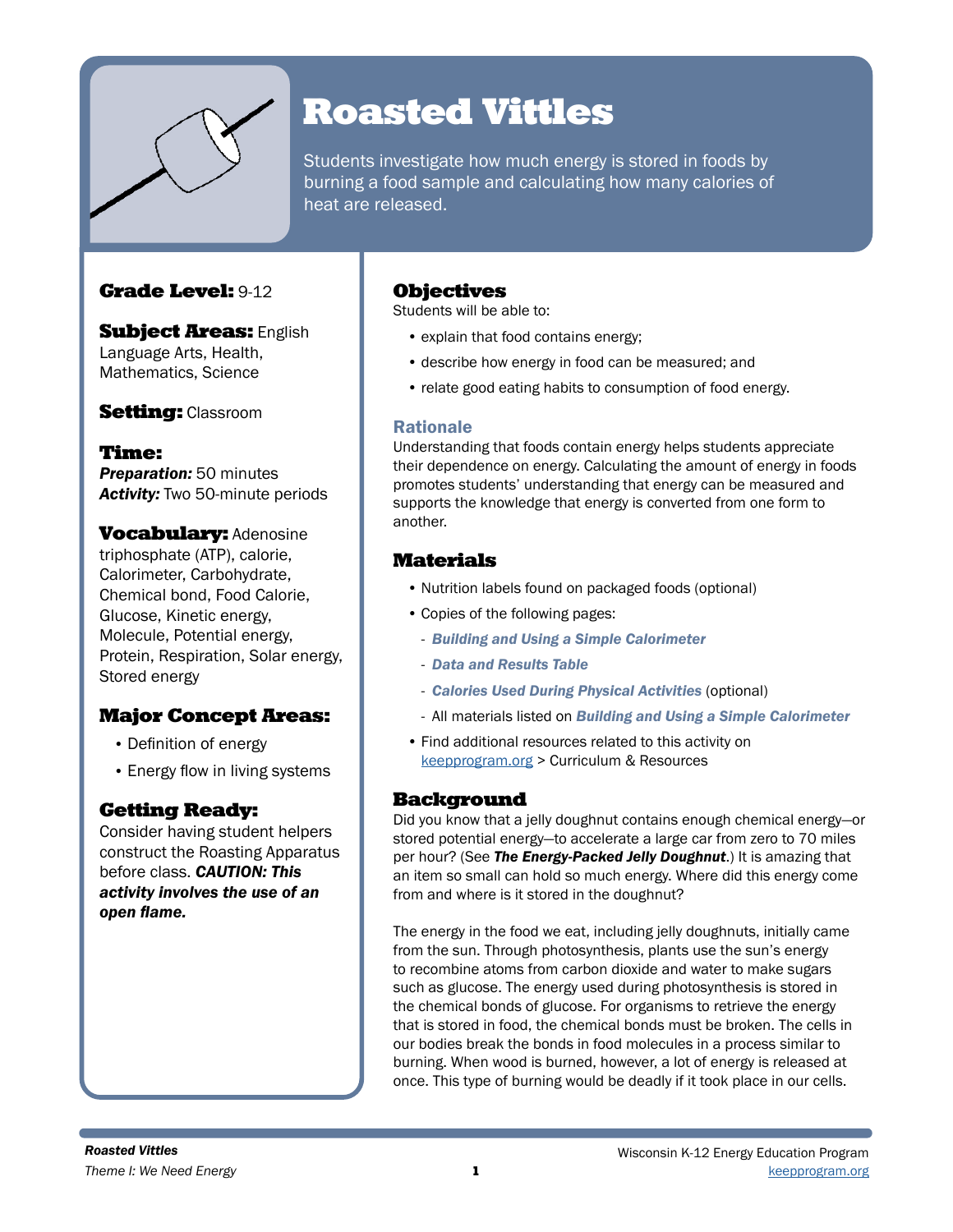Even releasing all the energy from a single glucose molecule at once would be like trying to light a candle with a welding torch (remember that the energy stored in a jelly doughnut is equal to that of a speeding car).

Consequently, the burning that occurs in the cells of living organisms, called respiration, is a more controlled process. In respiration, energy from the chemical bonds of several molecules are transferred to more manageable molecules called adenosine triphosphate (ATP). However, since no energy conversion is 100 percent efficient, not all of the energy from the food molecules is transferred to ATP. Some of the energy is lost as heat. Feel your skin; the warmth you feel is heat generated by cellular respiration, energy that originally came from the sun.

Knowing that energy in food can be released by burning provides us with a way to measure the amount of energy stored in foods. Burning food converts stored chemical energy to heat energy. Heat is measured in units called calories. A calorie is the amount of heat used to raise the temperature of one gram of water one degree Celsius. Scientists and nutritionists can measure the amount of heat energy in foods using a calorimeter.

The amount of heat energy in packaged foods is found on the nutrition label. However, the energy unit listed there is actually Food Calorie or Calorie (capital C), which is equal to 1,000 Calories or one kilocalorie (kcal).

- 1 Calorie (with a capital C)
	- = 1,000 calories
	- (small case c)
	- = 1 kilocalorie

Because of their chemical makeup, different foods have different amounts of stored energy. Carbohydrates, such as sugars and starches, are good sources of energy. Other types of food, such

| Nutrition Facts<br>Serving Size 10 Pretzels (30g)<br><b>Servings Per Container About 8</b>                                                                              |  |  |
|-------------------------------------------------------------------------------------------------------------------------------------------------------------------------|--|--|
| <b>Amount Per Serving</b>                                                                                                                                               |  |  |
| Calories from Fat 10<br>Calories 110                                                                                                                                    |  |  |
| % Daily Value*                                                                                                                                                          |  |  |
| <b>Total Fat 1g</b><br>2%                                                                                                                                               |  |  |
| 0%<br>Saturated Fat Og                                                                                                                                                  |  |  |
| 0%<br><b>Cholesterol 0mg</b>                                                                                                                                            |  |  |
| 4%<br>Sodium 105mg                                                                                                                                                      |  |  |
| 8%<br><b>Total Carbohydrate 24g</b>                                                                                                                                     |  |  |
| 3%<br>Dietary Fiber less than 1g                                                                                                                                        |  |  |
| Sugars 1g                                                                                                                                                               |  |  |
| Protoin <sub>2g</sub>                                                                                                                                                   |  |  |
|                                                                                                                                                                         |  |  |
| Not a significant source of Vitamin A,                                                                                                                                  |  |  |
| Vitamin C, Calcium and Iron.                                                                                                                                            |  |  |
| * Percent Daily Values are based on a 2000<br>calorie diet. Your daily values may be higher<br>or lower depending on your calorie needs:<br>Calories:<br>2.000<br>2,500 |  |  |
| <b>Total Fat</b><br>Less than<br>65g<br>80g                                                                                                                             |  |  |
| <b>Sat Fat</b><br>Less than<br><b>20a</b><br>26a                                                                                                                        |  |  |
| Leas than<br>300mg<br>Cholesterol<br>300mg<br>2400mg<br>Less than                                                                                                       |  |  |
| 2400mg<br>Sodium<br>375a<br><b>Total Carbohydrate</b><br>300a                                                                                                           |  |  |
| 30a<br><b>Dietary Fiber</b><br>25a                                                                                                                                      |  |  |
| Calories per gram:<br>Fat 9 · Carbohydrate 4 · Protein 4                                                                                                                |  |  |

as proteins and fats, are also high in energy because they are large molecules with many chemical bonds. Proteins are used by the body for building muscles and bones. Fats are needed for healthy hair and skin, and to help insulate the body. In general, fats have nine calories per gram, while proteins and carbohydrates have four calories per gram.

A key to good nutrition is to consume only as much food energy as you need, because the excess energy many be stored as fat. While some fat is necessary for insulation and general body maintenance, too much stored fat is unhealthy. Generally, adolescent females need 1,200 to 3,000 Calories per day and adolescent males need 2,100 to 3,900 Calories per day. However, more active youth—such as those participating in sports—require more energy.

A jelly doughnut contains carbohydrates and fats. It is a good energy source, containing around 240 Calories. However, for an individual who needs only 2,000 Calories per day, two doughnuts could supply over ten percent of the recommended daily Caloric intake. Therefore, unless you plan to have an active morning, you might consider eating whole wheat toast and fruit instead (a slice of bread and an orange provide 125 Calories).

### Procedure

There are two types of calorimeter apparatus that can be used for this experiment, found on *Building and Using a Simple Calorimeter*. The Open Beaker Calorimeter is quite simple and makes use of items commonly found in most science classrooms. It will generate meaningful data, however much of the energy released by the food sample is lost to the surroundings, so results will differ considerably from energy content values found on the food packaging labels. The Metal Can Calorimeter greatly reduces the heat loss to the surroundings, and thus yields results that will be closer to values published on the package labels. However, fabrication of the calorimeter cans is a time consuming process, and does present some risk to students, who might cut themselves on sharp metal edges. To save time and reduce risk, teachers might opt to have one or two mechanically inclined students fabricate a class set of Metal Can Calorimeters several days beforehand that can then be used on the day of instruction.

### **Orientation**

Ask students why they want and need to eat food (have them categorize their answers under "wants"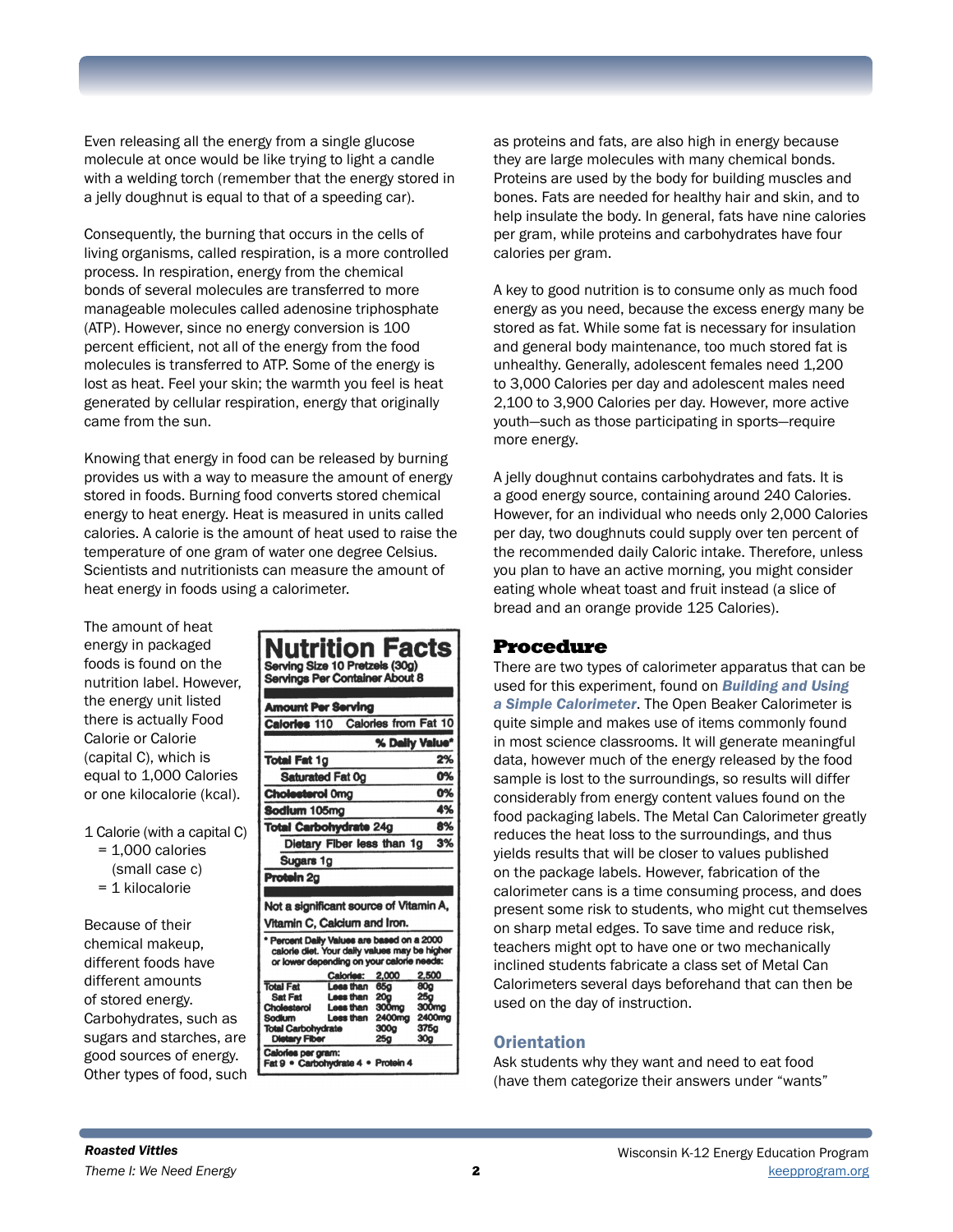and "needs"). Focus on the needs. See if students can categorize the needs into two groups: (1) need for energy, and (2) need for materials (such as protein) to build cells and tissues. The body needs food energy to move, build and repair cells, breathe, think, and so on. Ask students about the foods they eat. How do they decide what and what not to eat? Why might they choose not to eat cake or candy? Ask students if they consider how many Calories are in the food they eat. Determine what students know about Calories. How do they define a Calorie?

Provide students with the correct definition of calories and Food Calories (or kilocalories).

### Steps

- 1. Emphasize that food is an energy source for humans (similar to gasoline being a fuel source for automobiles). Explain that energy is stored in the chemical bonds of the food molecules.
- 2. Ask students how they think our bodies get energy from food. Students may mention that food is digested, but that does not release energy. Digestion in the stomach just breaks the food down into smaller molecules of proteins, lipids (fats and oils) and carbohydrates (sugars and starches) that can be absorbed into the bloodstream. The chemical bonds between the atoms that make lipids and carbohydrates serve as a source of energy for all of the cells in our body. To use this energy, cells must release the energy from these chemical bonds, much like when energy is released by burning a piece of wood in a fireplace. The process of combustion (burning) breaks chemical bonds and changes chemical energy into heat.
- 3. Inform students that our bodies release stored energy in food through a process called respiration. Point out that respiration is similar to releasing energy by burning a piece of wood, but that the burning process in respiration occurs more gradually and is more controlled. Advanced students may know that through respiration, energy is transferred from the glucose molecule to the ATP molecules.
- 4. Show students nutrition facts labels from several packages of food, or read information from the *Table of Calorie Contents of Selected Foods*. What information from the label helps them determine how much energy is in the food? Refer students to the

Calories listed. Remind them of the definitions of calorie and Food Calorie.

- **5.** Help students understand that heat energy is measured in units called calories. If students do not understand what is meant by a unit of measure, go over examples familiar to them (e.g., height is measured in units called feet or meters, weight is measured in units called pounds or kilograms).
- 6. Ask students if they think measuring the heat energy released by burning food would be an accurate way to measure the energy contained in food. Remind students of the first law of thermodynamics (energy is neither created nor destroyed, but is converted from one form to another). Therefore, determining how much heat is released by burning food is one way of determining the energy in food. However,

## Table of Calorie Contents of Selected Foods\*

|                                 | 140 |
|---------------------------------|-----|
| 1 fried chicken breast  215–365 |     |
|                                 |     |
|                                 |     |
|                                 |     |
|                                 |     |
|                                 |     |
|                                 |     |
|                                 |     |
|                                 |     |
|                                 |     |
|                                 |     |

\*From United States Department of Agriculture, Human Nutrition, and Information Service. Calories and weight: The USDA pocket guide. Washington, D.C.: United States Department of Agriculture, Human Nutrition, and Information Service, 1991.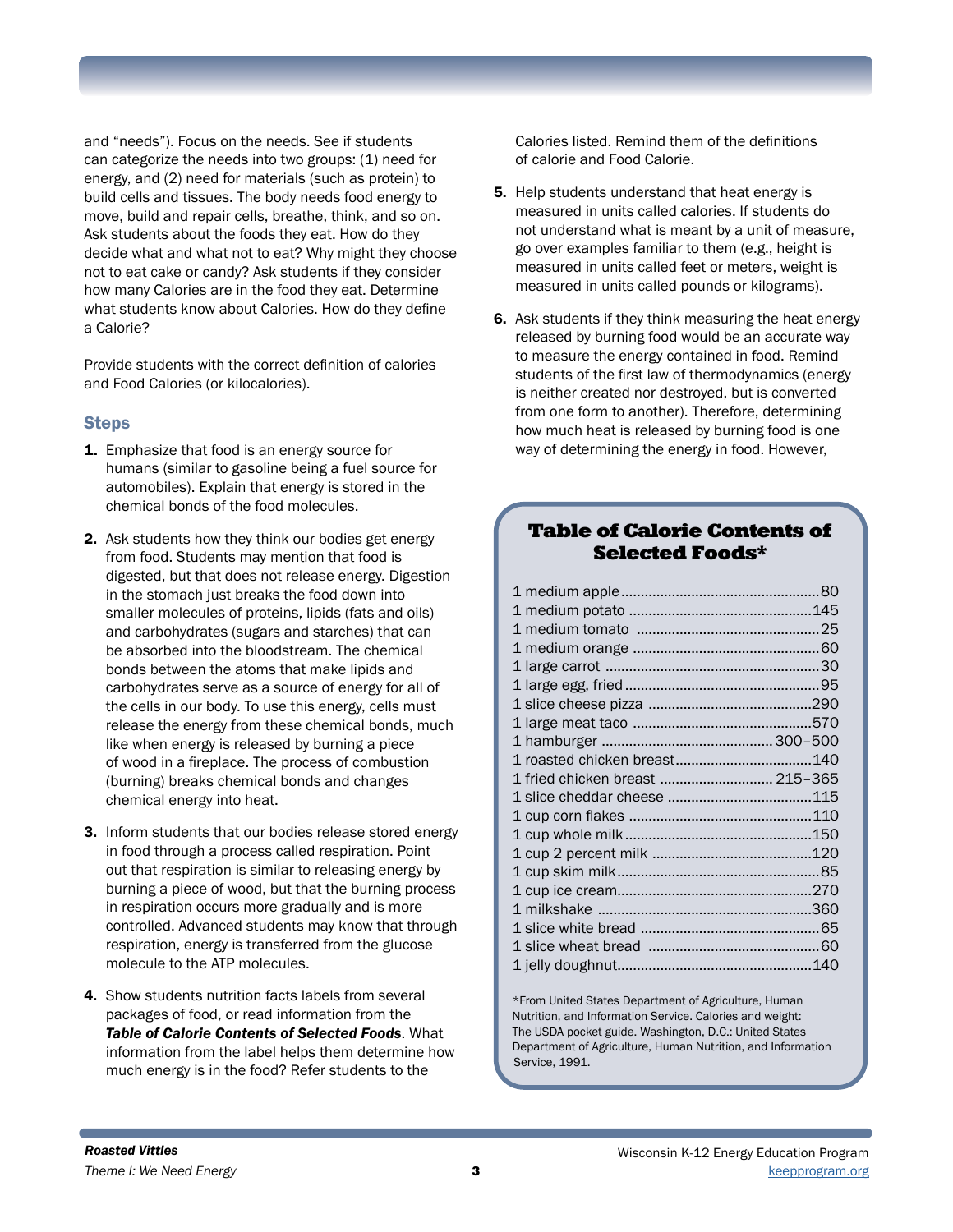since no conversion is 100 percent efficient, this measurement is not completely accurate.

- 7. Give students copies of *Building and Using a Simple Calorimeter* and *Data and Results Table*, and then review the objectives and instructions. Divide the class into cooperative working groups. Responsibilities of group members could include Direction Reader/Leader, Materials Gatherer/ Calorimeter Assembler, Experimenter/Roasting Device, and Recorder/Reporter.
- 8. Have the groups construct the calorimeter apparatus and follow directions to determine the caloric content of the food sample, carefully recording all findings and answering all questions on the *Data and Results Table*. See *Calculations* for a description of the formulas needed to answer Questions 10, 11, and 12.
- 9. The procedure found on *Building and Using a Simple Calorimeter* asks students to repeat the calorimetry process with a second food sample of the same type, and then average the results. This is a good strategy to keep faster paced students engaged, while others that require more time or individualized instruction can catch up by performing the experiment only a single time.

### Additional Optional Steps

- 10. Instructors may wish to have students compare their results with other groups measuring the same food type. Clearly food items like walnuts or pecans will vary in the number of calories released depending on the size of the piece that is burned, but the results for the energy content per unit mass of food burned should be somewhat similar when expressed in calories/gram. Students can discuss variations in their experimental procedure and sources of error that might have contributed to any differences in their results.
- 11. Instructors may wish to have students first conduct the experiment using the Open Beaker Calorimeter, and then repeat the experiment with the same food item using the Metal Can Calorimeter. Students can then compare the results of the two experiments to see which apparatus provided a more accurate measure of the heat content of the food item. The Metal Can Calorimeter limits the heat loss to the surroundings due to convection and radiation through the air. Thus, more of the heat released from the food is actually absorbed by the water. This tends to give results that are much closer to the accepted calorie content of the food item

being measured. If this procedure is followed, then instructors will want to provide students with two data sheets, copied back to back.

12. Instructors may wish to have students first perform the experiment using a food that is primarily made of lipids (e.g. walnut, pecan, peanut), and then repeat the experiment using a food that is primarily made of carbohydrates (marshmallow, pretzel, salad crouton, etc.). For example, for walnuts, about 83 percent of the calories are from lipids (fat/oil), 9 percent from carbohydrates, and 8 percent from protein. By comparison, for a marshmallow roughly 97 percent are from carbohydrates (primarily sugar), 2 percent from protein, and 1 percent from lipids (fat/oil).

Students may then compare the energy content per unit mass for different food groups. The results should show that the energy content (in Calories per gram) for lipids is larger than the energy content for carbohydrates. Lipids have an energy content of about 9 kilocalories per gram, whereas carbohydrates generally are closer to 4 kilocalories per gram. This demonstrates the impressive energy density of lipids, and explains why many living organisms store energy in the form of fats or oils. If this procedure is followed, then instructors will want to provide students with two data sheets, copied back to back.

### **Closure**

Discuss the results of the students' findings. Possible responses to the questions include the following:

- Evidence of energy is that the food sample burns.
- Most of the heat from the burning food sample escapes into the surrounding air. The water also loses heat energy to the air. The food sample did not burn completely.
- See **Background** for information about comparing burning to respiration.

Discuss reasons why it is important to know how much energy is available in foods. Have students discuss the importance of food energy in relation to healthy eating habits (see Assessment).

### Assessment

#### **Formative**

- Can students explain why we need food to survive?
- Did the group accurately set up the calorimeter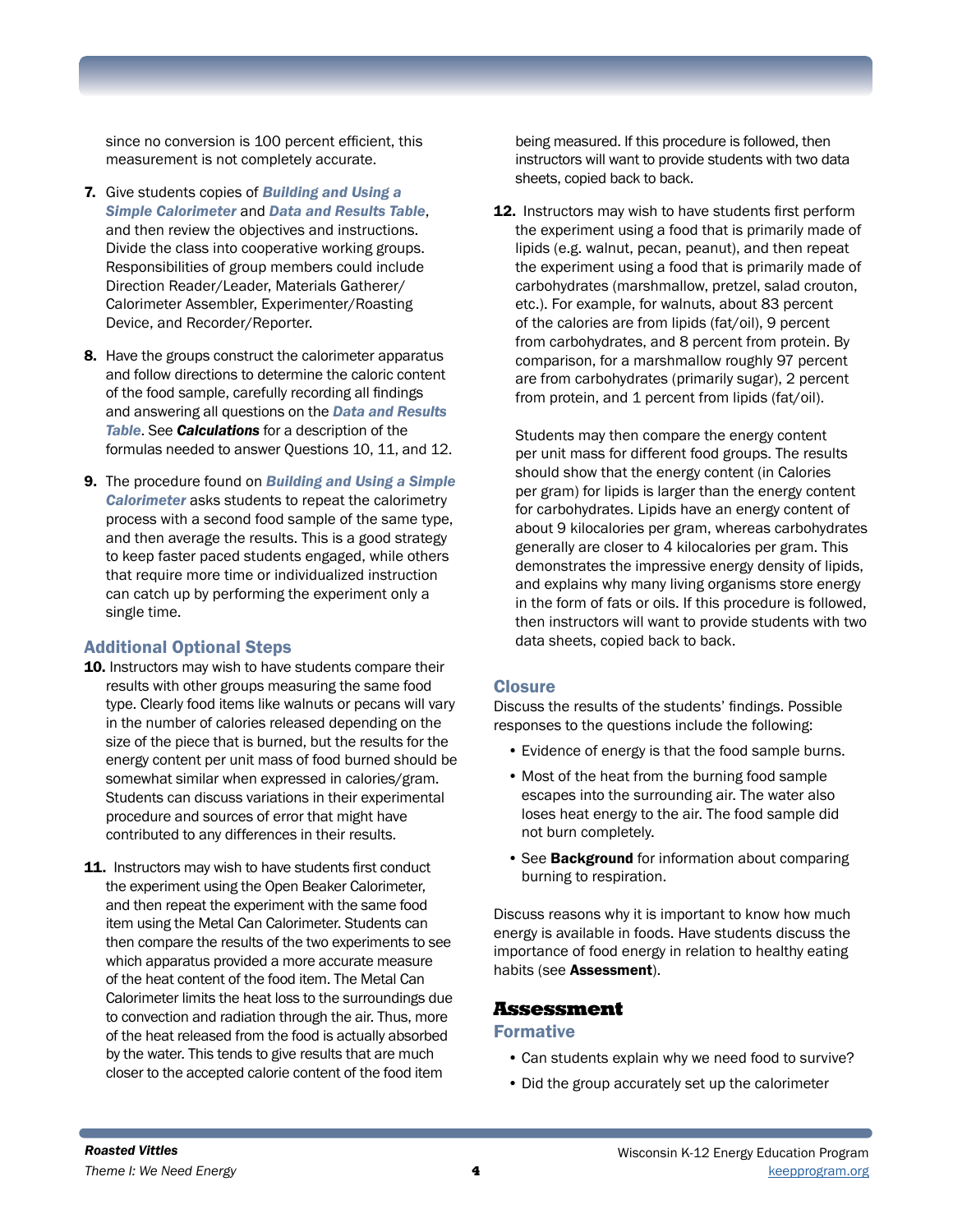apparatus and measure volume and temperature of the water?

- Are the calculations on *Building and Using a Simple Calorimeter* correct?
- How thorough were students' responses to questions?

#### **Summative**

Have students read food labels to estimate how many Calories they consume in a day (or a week). Then use the *Calories Used During Physical Activities* chart to figure out how many Calories they expend. How do the amounts compare? What conclusions can they draw about their diet and exercise? Caution: Emphasize that other conditions, such as the type of food students eat and when they eat, should be considered prior to making any changes. It is also a good idea to discuss their findings with a nutritionist.

- Following are several approaches students can use to present the importance of food energy in relation to healthy eating habits:
	- Write a persuasive paper about good eating habits, highlighting problems associated with eating too many or too few Calories.
	- Produce a play or write a song for students in younger grades that illustrates the importance of getting the proper amount of Calories.
- Another way students can demonstrate their understanding of concepts in this activity is to redesign the calorimeter apparatus to reduce heat loss. This would yield results that are closer to the energy values on food package labels. Students may be asked to list/write design ideas, or to conceptualize them in a sketch or a scale drawing. More advanced students may even wish to fabricate a prototype calorimeter based on their designs

### Related KEEP Activities

Students may want to further explore energy-related food issues. Some ideas are found in 6–12 Energy Sparks for Theme II: "Energy Costs of Food." Extend concepts from this activity by having students consider projects described in Action Ideas in the Energy Sparks section.

### Additional Note

This activity was formerly called Roasted Peanuts. Some teachers may recognize this classical experiment using peanuts as a food sample. Due to food allergies, many schools now discourage the use of peanuts for this experiment. Furthermore, other food types that have a higher surface area to volume ratio and lower moisture content tend to burn more completely and give better results. For example, walnuts and pecans tend to be better performing foods with high lipid content. Marshmallows, pretzels, and salad croutons tend to be better performing foods with high carbohydrate content.

#### © 2020 Wisconsin Center for Environmental Education

The Wisconsin K-12 Energy Education Program is supported through funding from

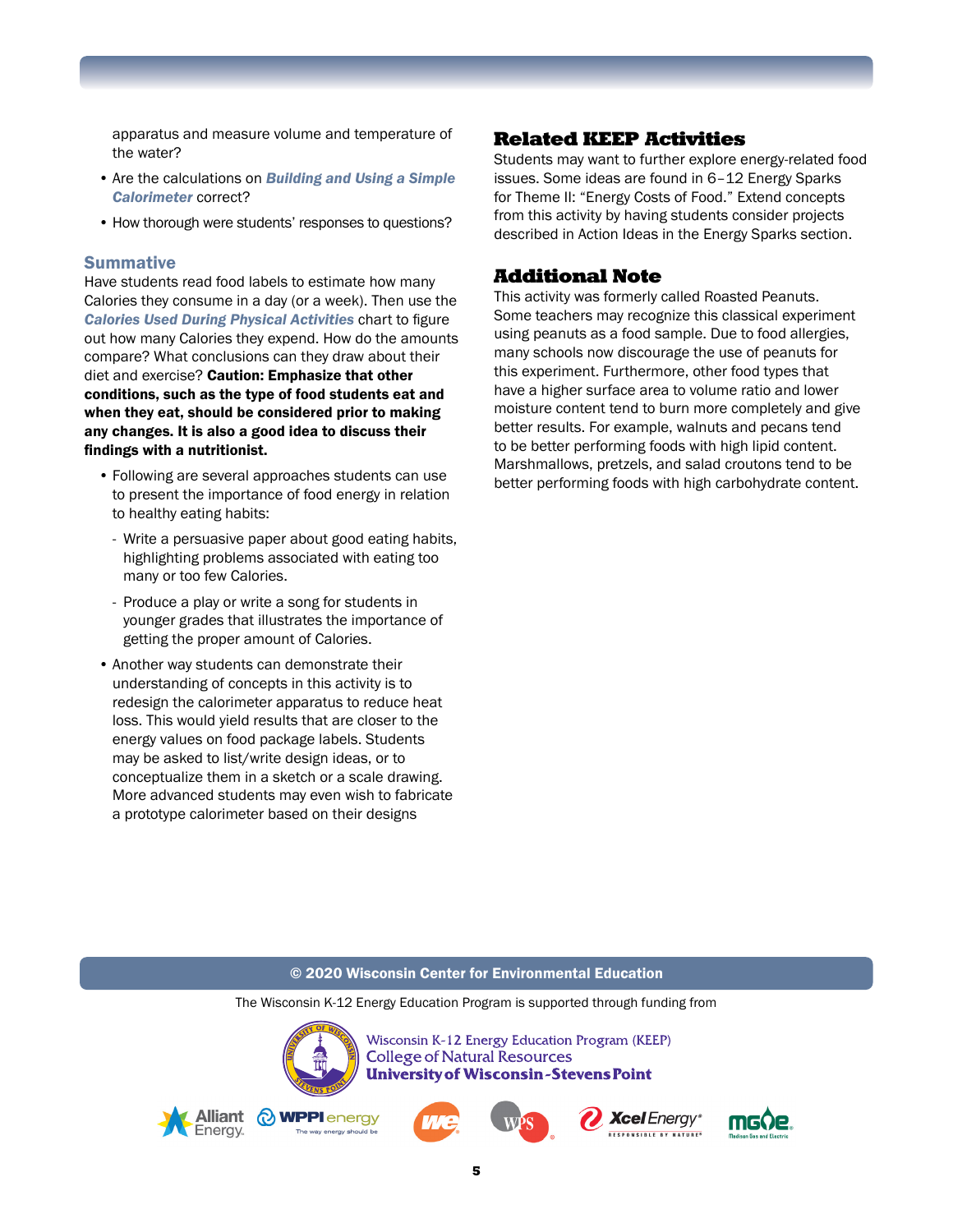# The Energy-Packed Jelly Doughnut

Suppose all the chemical energy in a jelly doughnut could be used to accelerate a large car. How fast would the car be going in miles per hour after it had accelerated from a standstill? A jelly doughnut has about 240 Calories of chemical energy stored in it. One Calorie or kilocalorie, the unit used to measure the energy contained in food, equals 1,000 calories. Converting the 239 Calories to calories, we get:

239 Calories  $\times$  1,000 calories = 239,000 calories 1 Calorie

The 239,000 calories need to be converted into another unit of energy called joules. This is done because joules are defined in terms of units of mass (kilograms) and speed (meters per second).

1 joule = 1 kilogram  $\times$  (1 meter)<sup>2</sup>  $(1$  second)<sup>2</sup>

These units help us get the answer we want. Since one calorie is equal to 4.18 joules:

239,000 calories 
$$
\times
$$
 4.18 joules = 1 million joules  
1 calcorie

The energy needed to accelerate the car from a standstill to its final speed is equal to the change in the car's kinetic energy. The formula is: Change in kinetic energy of car =  $1/2 \times$  (mass of car)  $\times$  (final speed)<sup>2</sup> -  $1/2 \times$  (mass of car)  $\times$  (starting speed)<sup>2</sup>

Assume the car weighs 4,500 pounds, the approximate weight of a 1995 Cadillac Fleetwood. This weight is equal to a mass of 2,045 kilograms. Since the car is at a standstill before being accelerated, its starting speed equals zero.

Because the source of the car's energy is the jelly doughnut, we set this energy equal to the change in kinetic energy of the car.

1,000,000 joules =  $1/2$  (2,045 kg) (final speed)<sup>2</sup> -  $1/2$  (2,045 kg) (0)<sup>2</sup> 1,000,000 joules =  $1/2$  (2,045 kg) (final speed)<sup>2</sup> - 0 2,000,000 =  $(2,045 \text{ kg})$  (final speed)<sup>2</sup> 2,000,000 joules = (final speed)<sup>2</sup> 2,045

Solving for the final speed, we get: final speed =  $\sqrt{2,000,000}$  joules

$$
2,045 \text{ kg}
$$

- =  $\sqrt{2,000,000}$  kg meter<sup>2</sup>/ kg meter<sup>2</sup>/second<sup>2</sup> 2,045 kg
- $= \sqrt{978 \text{ meter}^2/\text{second}^2}$
- = 31.3 meters/second

Converting 31.3 meters per second into miles per hour, we get:

31.3 meters  $\times$  3,600 seconds  $\times$  3.28 feet  $\times$  1 mile = 70 miles per hour seconds 1 hour 1 meter 5,280 feet

This result may lead us to wonder why we don't just stuff jelly doughnuts into the gas tanks of our cars. There are two reasons. First, a car engine is not designed to convert the energy in a jelly doughnut into motion, nor can an engine be designed to do this effectively. Second, a typical car engine converts about 15 to 25 percent of the energy in gasoline into motion. Even if an engine could be built to use the energy of jelly doughnuts, most of this energy would be lost as heat.

Human "engines" don't fare any better—only about 15 to 20 percent of the food energy we eat is used to move our muscles. However, our bodies are designed to convert the energy in jelly doughnuts and other foods into motion. Given our inclination toward sweets, this may be a good thing. We probably wouldn't want to sacrifice jelly doughnuts just to drive to the grocery store.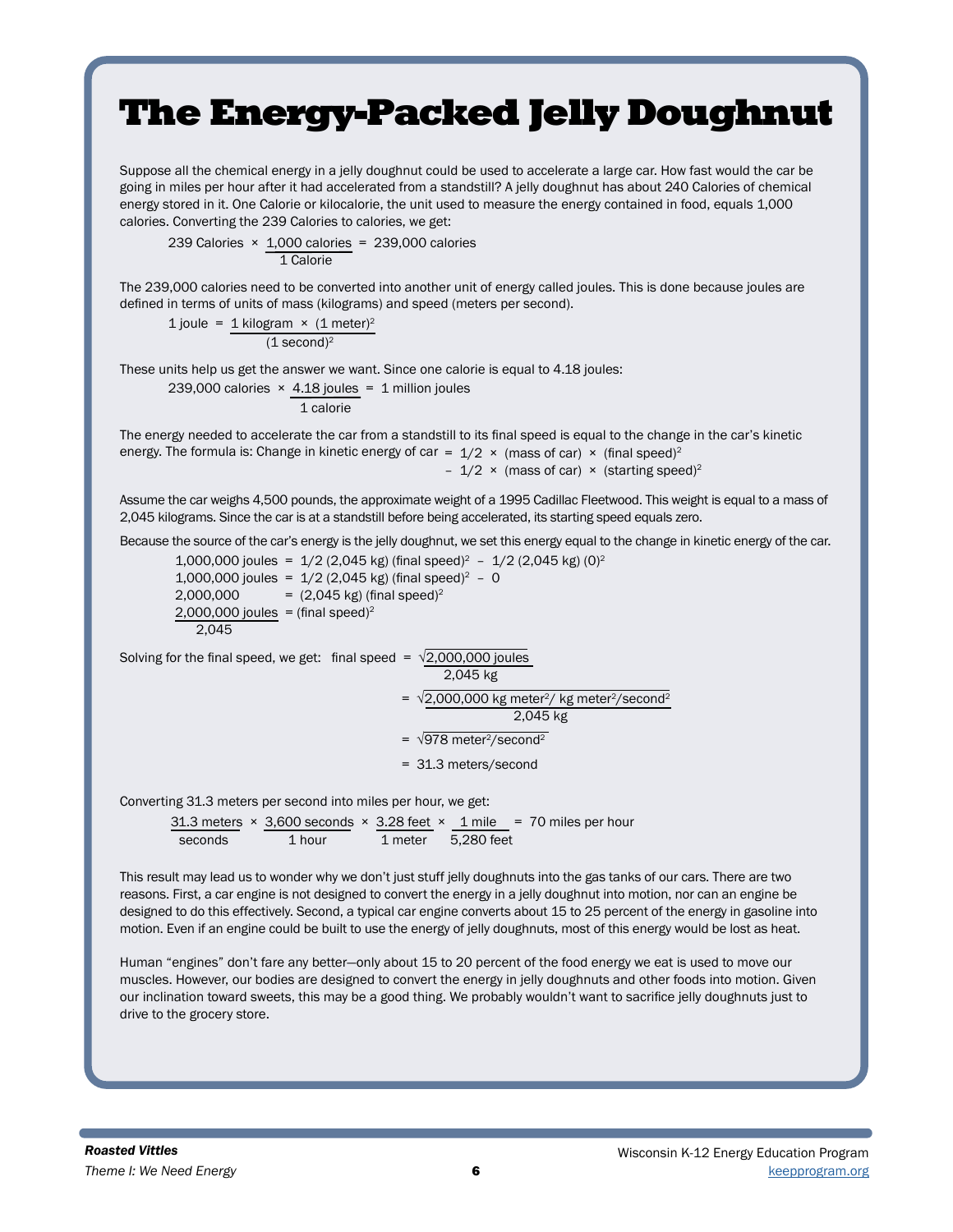# Calculations...

### For Step 10 on Student Activity Sheet (calculating the number of calories gained by the water)

Formula: Mass of water (g) x 1 c/g °C x Change in Temperature (<sup>3</sup>°C) = calories (c)

- Mass of the water is 100 grams if you measure 100 ml of water (remember that one milliliter of water = one gram of water).
- One c/g ºC (or one calorie/gram ºC) is the heat capacity of water. In other words, it takes one calorie of heat energy to raise the temperature of one gram of water one degree Celsius.
- The change in temperature in the water is the figure from Column 6 (Row 1 if the exercise is completed once, Row 3 if two runs are averaged).

 $(100 \text{ g}) \times (1 \text{c/g} \text{ }^{\circ}\text{C}) \times ($ column 4)  $\text{ }^{\circ}\text{C} =$  c

The grams and  $c/g$  °C will cancel out, leaving the calories unit remaining. Example, if the temperature change is 15 ºC:

 $100 \le x \frac{1}{2}e \le x \frac{15}{9} = 1,500$  c

### For Step 11 on Student Activity Sheet (converting calories to Calories)

Formula: Heat gained by water (calories or c)  $x$  1 Calorie/1,000 calories = Food Calories (answer from  $#10$ ) calories x 1 Calorie/1,000 calories =  $\_\_\_\_$ Calories

Example, if the water gained 1,500 calories of heat:

1,500 calories x 1 Calorie/1,000 calories = 1.5 Calories

### For Step 12 on Student Activity Sheet (calculating Calories per gram)

If students weighed the mass of the food sample (Column 3), they can figure out how many Calories there are for each gram of food. To do so, divide the Calories found in Question 11 by the mass.

> Formula: Food Calories gained by water/mass of food sample = Calories/gram (answer from Question 11) Calories /\_\_\_\_ grams = Calories/g

Example, if the weight of the food sample was 0.2 grams: 0.15 Calories/0.2  $g = 0.75$  Calories/g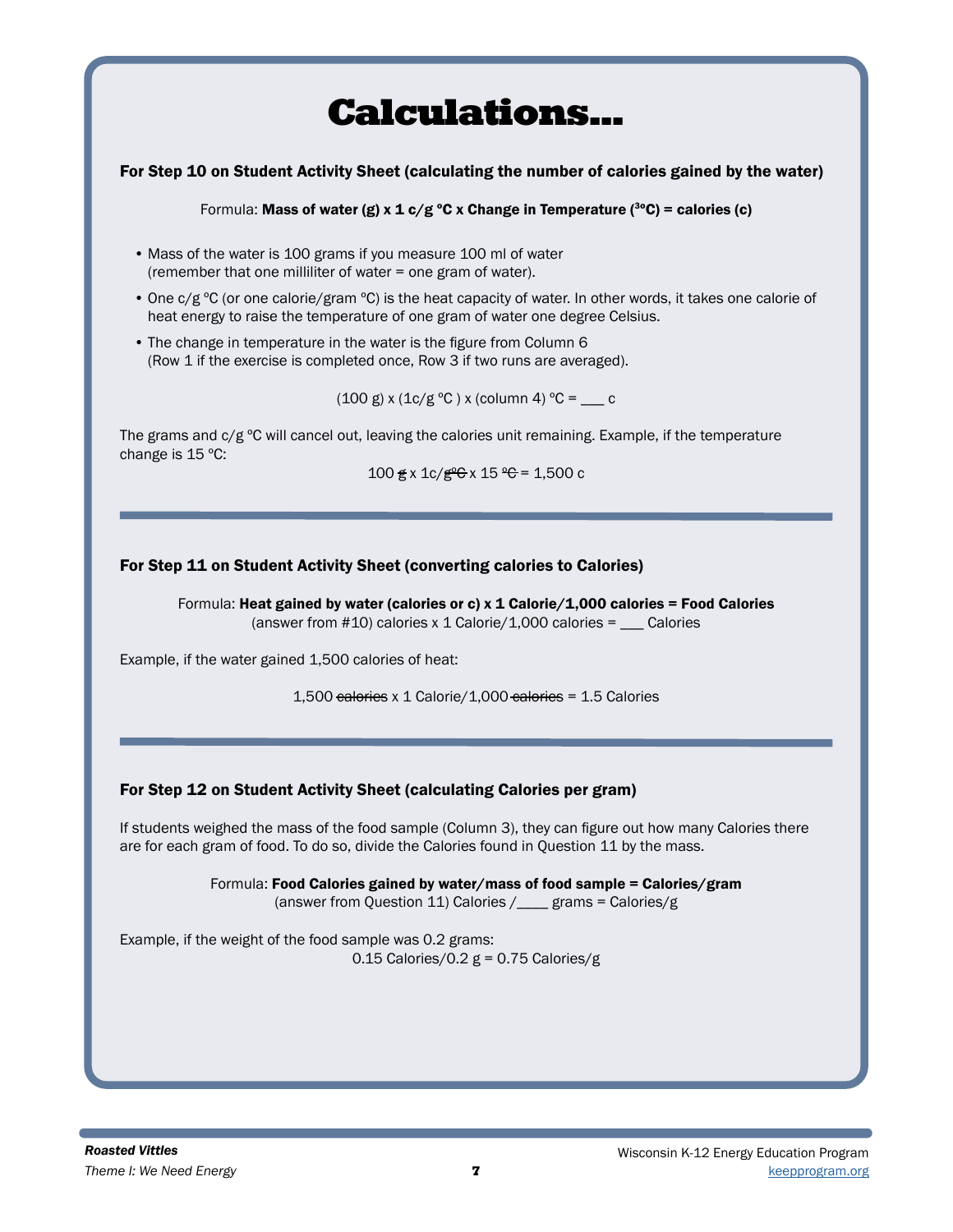# Typical Experimental Data and Results

*The following data and discussion is illustrative of what might be expected if conducting this procedure using a walnut as the food sample. Results will differ if other food types are used, but the analysis will follow the same process.*

- 1. According to the USDA, a typical walnut half has a mass of about 2 grams, and contains about 14 Food Calories (i.e. kilocalories).
- 2. When burning a walnut half using the Open Beaker Calorimeter method, students typically observe a change in temperature of around 50 oC. Performing the heat calculations:

heat = (mass of water )(specific heat capacity of water)(change in Temp of water)  $q = m C \Delta T$  $q = (100 \text{ g of water}) (1 \text{ cal/ gram} / \text{°C}) (50 \text{°C})$  $q = 5000$  calories = 5 kilocalories = 5 Food Calories

3. The combustion of the walnut is usually not complete, and some residual mass remains in the ash. Students typically find that about 90-95 percent of the original mass of the walnut is consumed in the combustion process (depending on how patient/thorough they are). When calculating the energy content per unit mass using this typical student data for the Open Beaker Calorimeter we see that:

> heat gained by water/ mass of walnut burned = 5 Calories / 1.9 grams = 2.63 Calories per gram of walnut

- 4. Note that the accepted value for walnuts from the USDA is about 7 Calories per gram. So we see that the water in the calorimeter only absorbed about 1/3 of the energy that was released from the food. The rest of the energy released would have been transferred to portions of the surroundings other than the water. This energy would have been absorbed by the glass beaker, the metal support for the walnut, and the air in the classroom, all of which also would have experienced an increase in temperature.
- 5. If using the Metal Can Calorimeter, students should find that the heat absorbed by the water is somewhat greater, assuming that all other variables are controlled for. This is because less heat is lost to the surroundings using this apparatus. Thus, the experimental results for the Metal Can Calorimeter are usually closer to the accepted values published by the USDA and found on food package labels.
- 6. The results above would be similar for other food types that are high in oil content. Other examples that can be used for this experiment besides walnuts would include pecans, peanuts, cashews, and macadamias. Walnuts and pecans generally tend to give somewhat better results because they have a textured surface, and thus have more exposure to oxygen from the atmosphere, which encourages combustion.
- 7. If carbohydrate (sugar or starch) based food samples, such as marshmallows, pretzels, or salad croutons are burned, the energy content per unit mass (in Calories per gram) is typically about HALF the value of lipid (fat or oil) based food samples.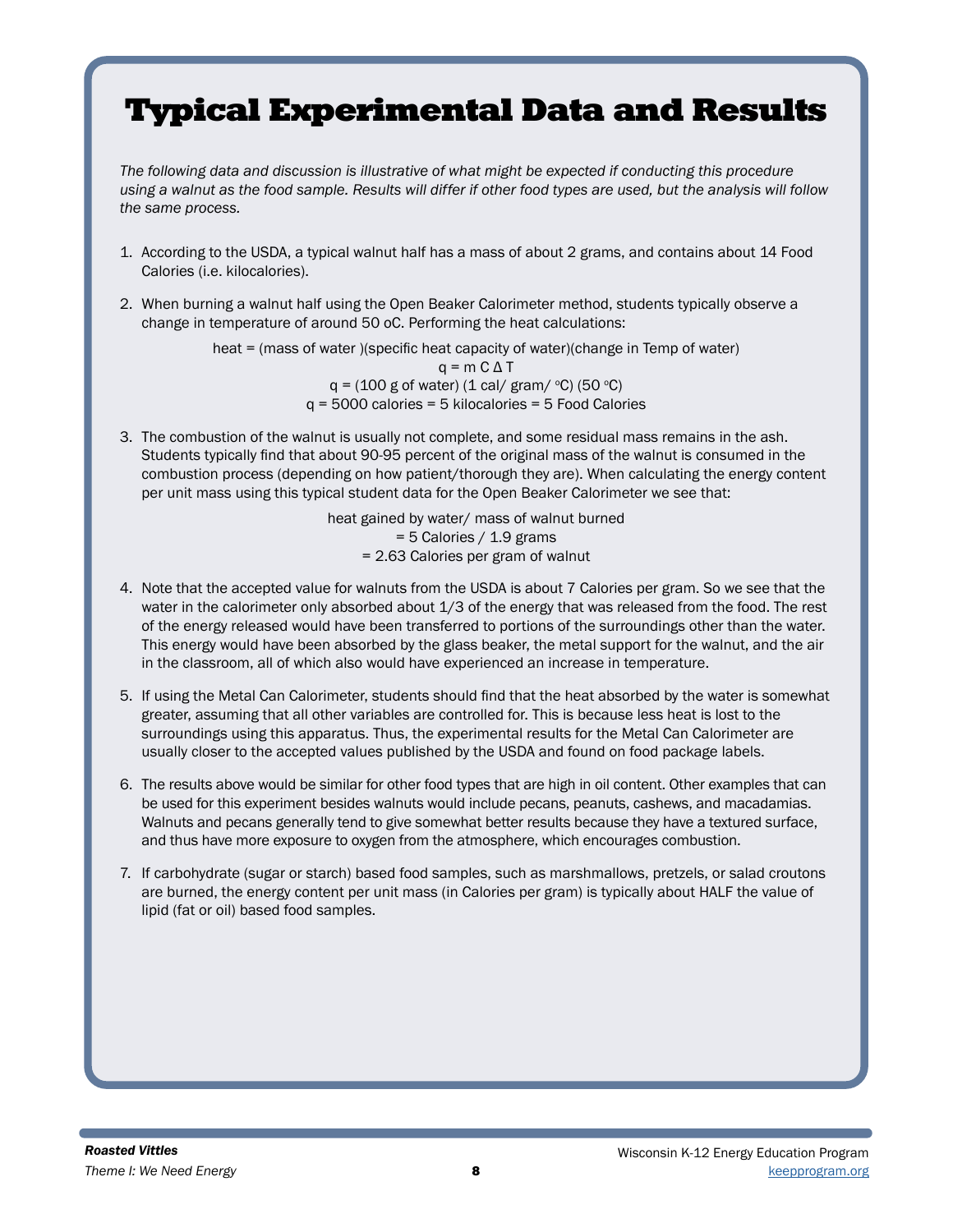# Building and Using a Simple Calorimeter

### Purpose

To investigate how much energy is stored in foods by burning a food sample (such as a walnut or marshmallow) and calculating how many calories of heat are released.

### Materials

For Open Beaker Calorimeter apparatus, you'll need:

- Ring stand or heating stand with ring and wire gauze
- Glass beaker (200-400 mL)

For Metal Can Calorimeter apparatus, you'll need:

- Clean empty can (ex: soup can or 12 oz soda can)
- Metal punch or lever style juice can opener
- Metal cutters/shears
- Test tube (25 mm diameter x 200 mm tall)
- Test tube holder

NOTE: The Metal Can Calorimeter is a more complex apparatus, but it produces more accurate results. Depending on the amount of time available, your instructor may arrange to have this apparatus fabricated ahead of time.

For both types of calorimeter apparatus, you'll need:

- Goggles
- Tongs or hot pads
- Celsius thermometer
- Water
- Graduated cylinder (100 mL)
- A piece of clay or cork wrapped in aluminum foil
- A straight pin
- Balance (optional)
- Hand-held butane kitchen/fireplace lighter
- Food sample to burn (foods that work well include walnut, pecan, cashew, peanut, macadamia nut, marshmallow, pretzel, breakfast cereal, salad crouton)

### Procedure

1. Gather the materials listed. Your teacher will tell you which calorimeter apparatus and what food type you are using and if there are any variations in the materials listed.



Open Beaker Calorimeter



Metal Can Calorimeter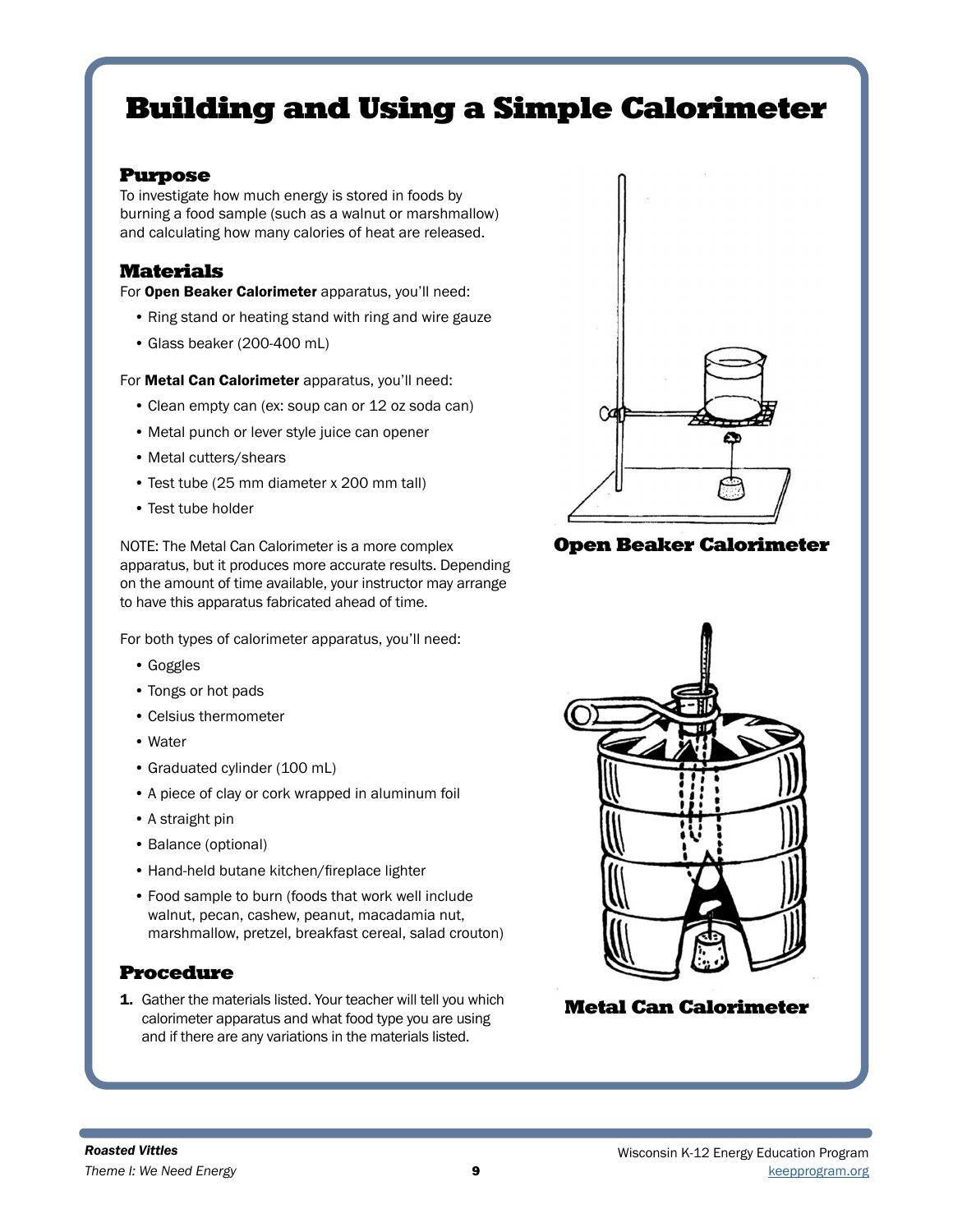# Building and Using a Simple Calorimeter

- 2. If a balance is available, determine the initial mass of your food sample. Record your answer in grams in Column 1, Row 1 of the Data and Results Table.
- 3. Carefully place the food sample on the end of the straight pin. Make sure that the cork or clay stand is protected by a layer of aluminum foil to prevent it from catching fire and also to discourage it from absorbing heat that is released.
- 4. Set up the calorimeter apparatus as pictured in the diagram. Position the height of the beaker or test tube so that when the food sample is placed underneath, there is about a one-inch space between the glass and the top of the food sample.

#### 5A. Instructions for Open Beaker Calorimeter

Use a graduated cylinder to measure 100 mL of water from the tap. Pour the water in the glass beaker, and place it on the ring stand as shown. Put the thermometer in the water. Do not allow the thermometer to touch the bottom or the sides of the glass. Measure the initial temperature of the water (in Celsius) and record it in the data table Column 4, Row 1 of the *Data and Results Table.*

#### 5B. Instructions for Metal Can Calorimeter

- Use a graduated cylinder to measure 60 mL of water from the tap. Pour the water into the glass test tube, that is held in place by the test tube holder in the metal can calorimeter as shown. Put the thermometer in the water. Do not allow the thermometer to touch the bottom or the sides of the glass. Measure the initial temperature of the water (in Celsius) and record it in the data table Column 4, Row 1 of the *Data and Results Table*.
- 6. Slide the food sample out from beneath the calorimeter, then use the butane lighter to light it on fire. Once the food sample is burning, gently slide it back beneath the calorimeter. If the flame goes out, remove the food sample, re-ignite it with the lighter, and then slide it back into place (this avoids heating the water with the fuel from the butane lighter). Continue this process until the food sample is completely burned leaving only black or gray colored char/ash. This should take about 1-2 minutes. Caution: Every group

member must wear goggles when the food sample is burning. Use tongs or heat pads to handle any part of the calorimeter apparatus. In case of burns, place the affected skin under cold running water. Quickly throw water on flames or smother with a head pad or blanket. Notify your teacher immediately.

- **7.** Observe the temperature rise during heating and after the food sample has burned completely. Record the highest temperature in Column 5, Row 1 of the *Data and Results Table*. It may help to measure the temperature every 30 seconds until the highest temperature is reached.
- 8. Calculate the change in temperature of the water by subtracting the initial temperature (Column 4) from the final temperature (Column 5). Note this change in temperature in Column 6, Row 1. Determine the final mass of the food sample (if anything), and record in Column 2. Calculate the mass of the food that was burned by subtracting the initial mass minus the final mass, and write this answer in Column 3 of the *Data and Results Table*.
- 9. If time allows, repeat the procedure using another food sample of the same type with roughly the same mass and size. Record this data in Row 2. After completing the procedure a second time, average the measurements in each column together (add them together and divide by two). Write the average values in Row 3 of the *Data and Results Table*.
- 10. Calculate the number of calories of heat gained by the water; this is the heat transferred from the food sample to the water. Your teacher will help you with these calculations. Write your answer in Row 4 of the *Data and Results Table*.
- 11. Remember that the calories used to measure heat are not exactly the same as the Calories listed on food labels. Food Calories are equal to  $1,000$  calories (or  $1$  kilocalorie); (1 calorie = 1/1,000 Calorie). Therefore, you need to divide the calories you found in Step 10 by 1,000. Write your answer in Row 5 of the *Data and Results Table*.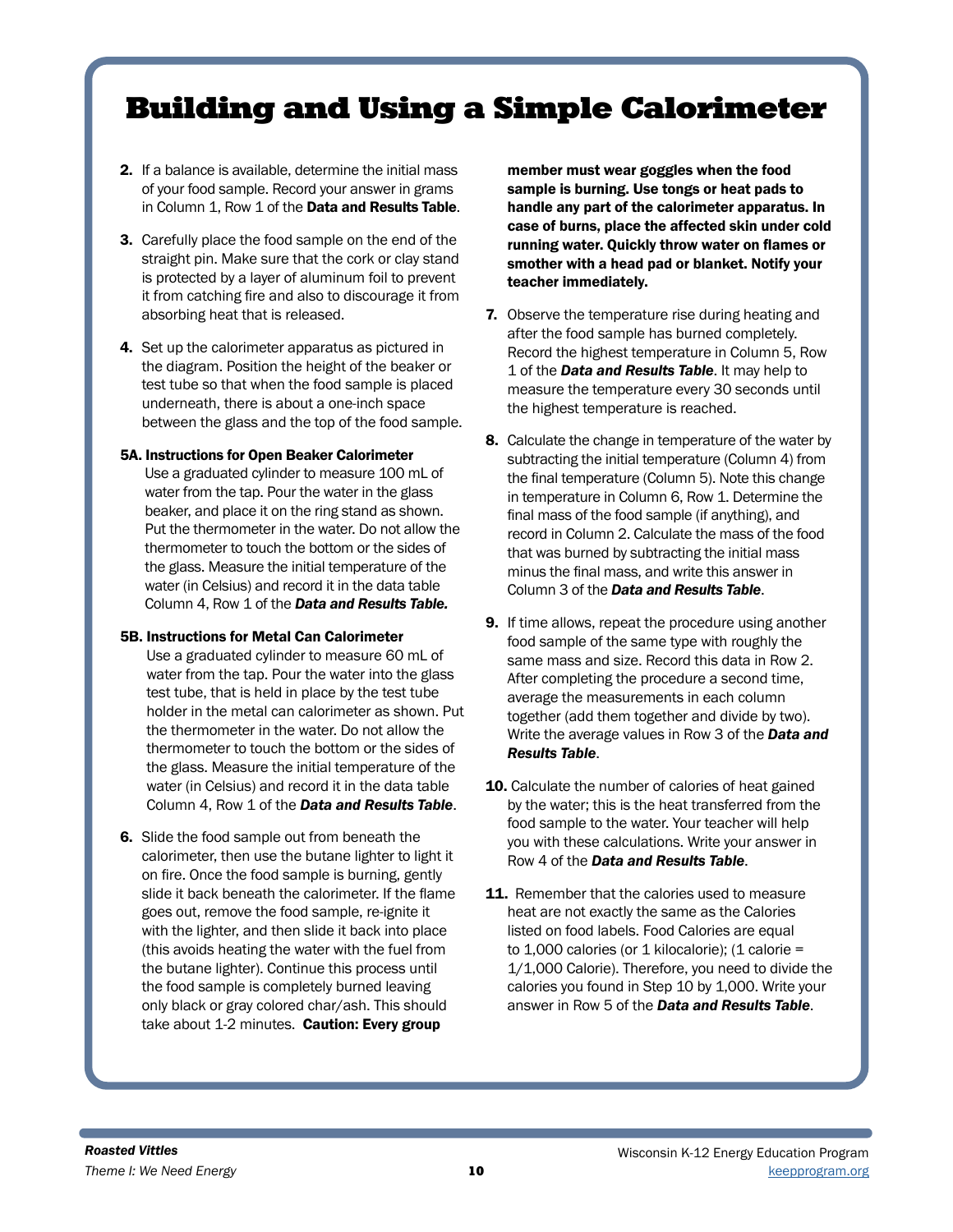# Building and Using a Simple Calorimeter

- 12. If directed by your teacher, divide the number of Food Calories by the mass of your food sample to determine the energy content per unit mass (in Calories per gram). Write your answer in Row 6 of the *Data and Results Table.*
- 13. If time allows, repeat the procedure for another food item, such as a different type of nut or dried food. While the Calorimeter cools, answer the questions below. Make sure the Calorimeter has cooled before taking it apart.

# Questions

- **1.** What evidence is there that food contains energy? Where is the energy contained in the food?
- 2. If you calculated the energy content per unit mass of your food in Calories per gram (Procedure Step #12) then answer question 2a below. If you did not perform this calculate, then skip below to answer question 2b.
	- 2a. The table below lists the accepted values for the energy content of some common foods in Calories per gram. Most likely, your experimental results do not agree with the accepted value found in the table for your food sample. What are the reasons for this difference? (Hint: Was all the energy stored in the food sample transferred to the water?)

*Approximate energy content per unit mass for some common food items (source: USDA)*

| <b>Food Sample</b>      | <b>Energy Content</b><br>(Calories/gram) |  |
|-------------------------|------------------------------------------|--|
| <b>Breakfast Cereal</b> |                                          |  |
| Pecan                   |                                          |  |
| Peanut                  | ิค                                       |  |
| Pretzel                 |                                          |  |
| Marshmallow             | З                                        |  |
| Salad Crouton           |                                          |  |
| Walnut                  |                                          |  |

- 2b. Do you think the Calories gained by the water are the same as the Calories that were contained in the food sample? Explain. (Hint: Was all the energy stored in the food sample transferred to the water?)
- 3. How does burning a food sample in the calorimeter compare to how our bodies get energy from food that we eat?

What are the similarities?

What are the differences?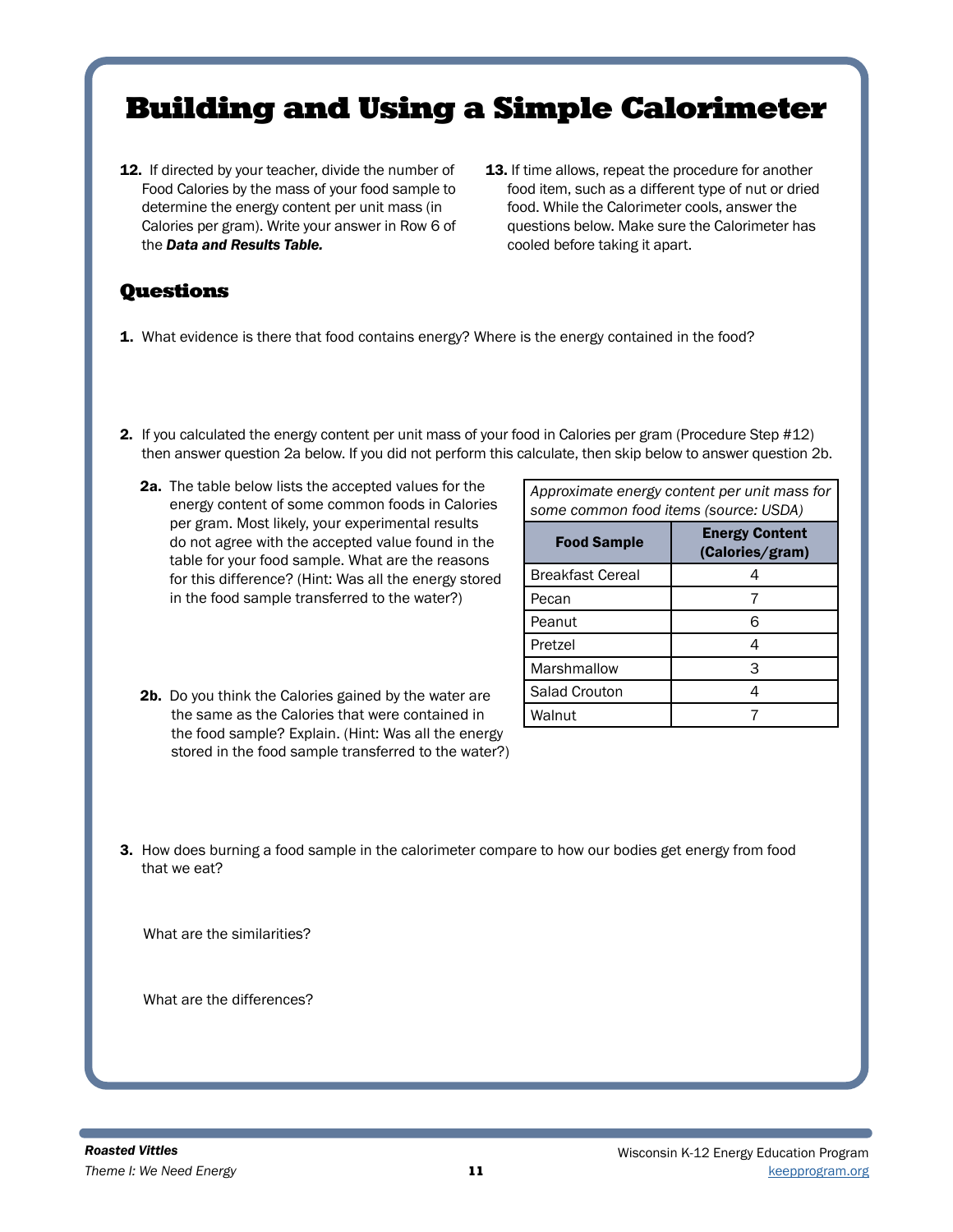# Data and Results Table

Date \_\_

| <b>Names</b> | <b>Responsibilities</b> |
|--------------|-------------------------|
|              |                         |
|              |                         |
|              |                         |
|              |                         |
|              |                         |
|              |                         |
|              |                         |

| Type of Calorimeter Used and Volume and Mass of Water: (Circle One) | <b>Open Beaker</b>              | <b>Metal Can</b>      |
|---------------------------------------------------------------------|---------------------------------|-----------------------|
|                                                                     | $100 \text{ ML} = 100$<br>grams | $60$ mL =<br>60 grams |

Type of Food Burned:

|                                                                                                                                                                                                      | <b>Mass of Food Sample (grams)</b>                        |                      | Temperature of Water (°C)                  |                                      |                                      |                                                      |
|------------------------------------------------------------------------------------------------------------------------------------------------------------------------------------------------------|-----------------------------------------------------------|----------------------|--------------------------------------------|--------------------------------------|--------------------------------------|------------------------------------------------------|
|                                                                                                                                                                                                      | Column <sub>1</sub>                                       | Column <sub>2</sub>  | Column <sub>3</sub>                        | Column <sub>4</sub>                  | Column <sub>5</sub>                  | Column <sub>6</sub>                                  |
| <b>Row</b>                                                                                                                                                                                           | <b>Before Burning</b>                                     | <b>After Burning</b> | <b>Change in Mass</b><br>(Col. 1 - Col. 2) | <b>Initial</b><br><b>Temperature</b> | <b>Highest</b><br><b>Temperature</b> | Change in<br><b>Temperature</b><br>(Col. 5 - Col. 4) |
| <b>1. Trial #1</b>                                                                                                                                                                                   |                                                           |                      |                                            |                                      |                                      |                                                      |
| 2. Trial #2                                                                                                                                                                                          |                                                           |                      |                                            |                                      |                                      |                                                      |
| 3. Average                                                                                                                                                                                           |                                                           |                      |                                            |                                      |                                      |                                                      |
| <b>Calculations</b>                                                                                                                                                                                  |                                                           |                      | <b>Answer</b>                              |                                      |                                      |                                                      |
| 4. Calculate the heat gained by the water in calories (See Step #10 of Procedure)<br>Formula:<br>Mass of water in grams $\times$ 1 calorie/gram $\degree$ C $\times$ Change in temp in $\degree$ C = |                                                           |                      |                                            | calories                             |                                      |                                                      |
| <b>5.</b> Food Calories (kilocalories) gained by water (See Step #11 of Procedure)<br>Formula:<br>calories $\times$ 1 Food Calorie/1,000 calories =                                                  |                                                           |                      |                                            | <b>Food Calories</b>                 |                                      |                                                      |
| 6. Energy content per unit Mass of the food sample (See Step # 12 of Procedure)<br>Formula:<br>Food Calories gained by water/Mass of Food Burned in grams =                                          |                                                           |                      |                                            | Food Calories/<br>gram               |                                      |                                                      |
|                                                                                                                                                                                                      | 7. Calories/gram listed on the nutrition label (optional) |                      |                                            |                                      |                                      |                                                      |